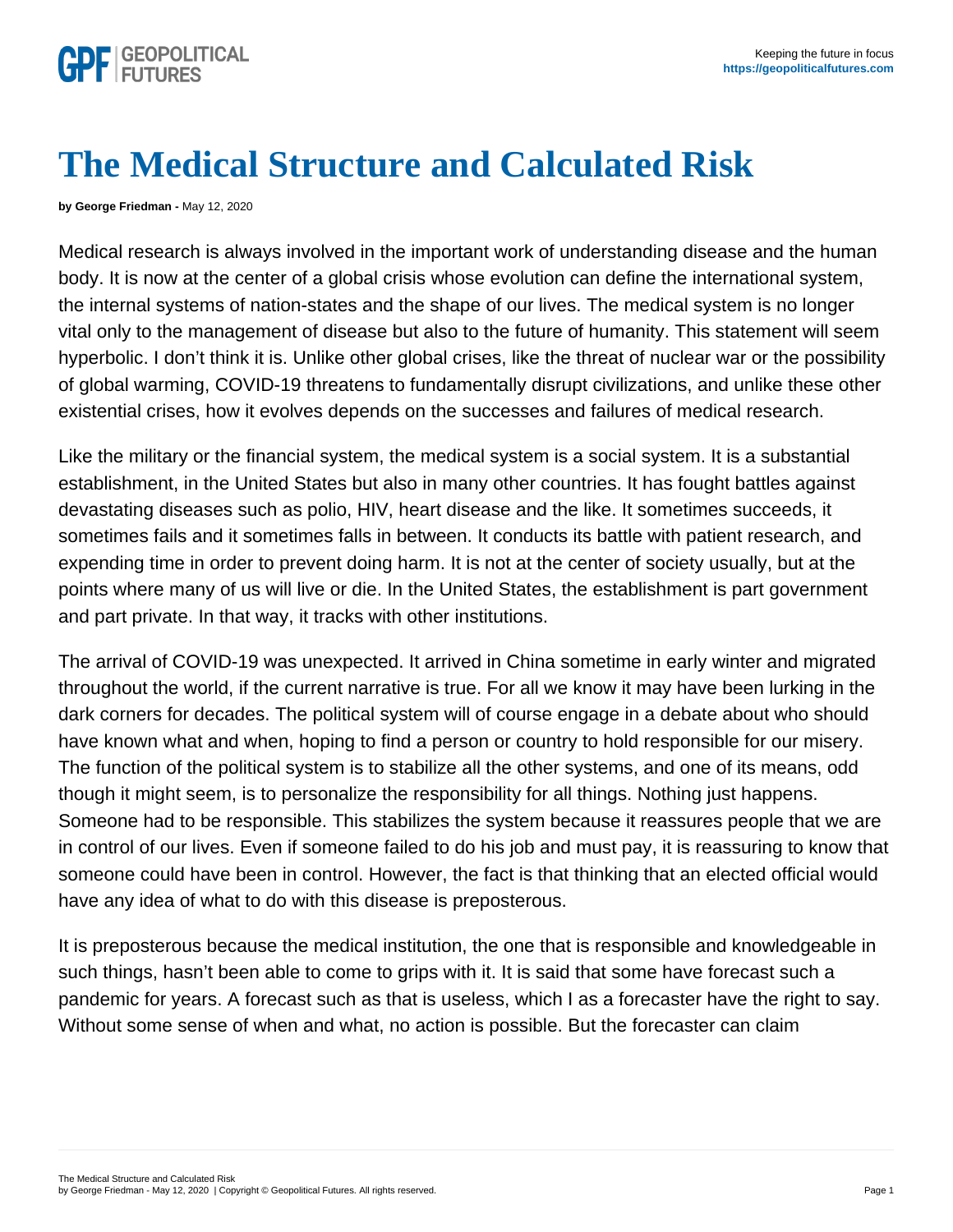prescience, when it is merely the fact that a broken clock is right twice a day.

It is the medical system that was charged with protecting us from this disease. No institution can possibly be infallible, and each is limited by its knowledge and culture. The medical research establishment did not understand the nature of the disease. It still is uncertain whether catching the disease provides immunity or whether we will spend our lives in endless recurrence. It has at the moment no treatment that might mitigate the disease nor any that might prevent it. The culture that medical research has presented and projected to the world is that it is intensely at work, but that its work cannot be time-sensitive. It cannot be hurried, but its process must take its course.

This is not an unreasonable standpoint, but it has consequences. The only solution the medical system had was to prevent the spread of the disease by sequestration, the separation of individuals from each other. This may have had some mitigating effect on the disease, but it is having a disastrous effect on society. It is not hyperbolic to say that we are heading for a depression. The best available medical solution reduced the available labor force, reduced consumption and in many countries forced extravagant government infusions of money, infusions for which we will pay later. A depression is a disease in its own right. Poverty and despair cause their own deaths, but it is the loss of expectations and hopes that is the highest cost. I say we seem to be heading toward depression, not that we are there. Still, the danger is there and it is not trivial.

The mitigation of the spread of the disease has, apart from the social pressures of sequestration, generated a significant economic crisis. The response has been myriad decisions based not on certainty but on calculated risk. The government does not know that the trillions of dollars to stabilize the economy will abort a depression, but it does know that the cost of a depression justifies taking a risk and racking up debt. Each of us, in some small or large way, has engaged in calculated risk.

The moral foundation of medicine is that it must, first of all, do no harm. By "harm" it means that no action of the physician or the researcher should harm the patient. This imposes a meticulous discipline on medicine. No drug is released until it is certain that it will do no harm. This requires meticulous testing and evaluation, and that takes time. Part of the medical research process is imposed by the complexity and mystery of the subject. Part of it is due to the moral aversion to risk. And that aversion to risk can turn a virtue into a vice.

The medical profession cannot eliminate risk, but doing no harm makes it a moral imperative. Other systems operate not on a zero-risk principle but on the principle of calculated risk. Defining this principle is difficult because it is both constantly shifting and different from structure to structure. In finance, calculated risk is the moral norm, although error can have devastating effects on people.